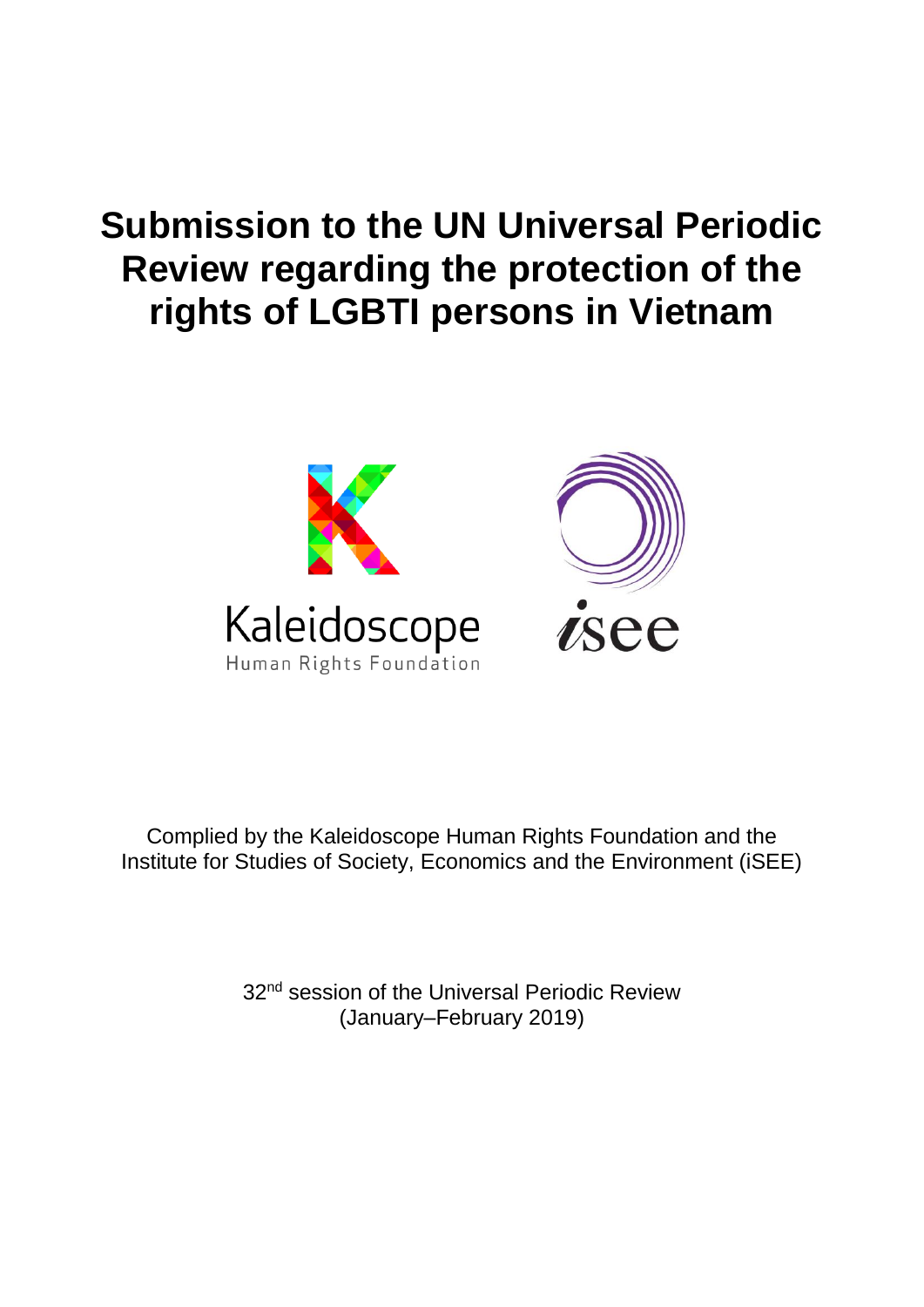# **1. Executive Summary**

- 1.1 This report has been prepared by **Kaleidoscope Human Rights Foundation**<sup>1</sup> and the **Institute for Studies of Society, Economics and the Environment (iSEE)<sup>2</sup> for the United** Nations Human Rights Council (**UNHRC**) and relates to the rights of lesbian, gay, bisexual, transgender and intersex (**LGBTI**) people in Vietnam.
- 1.2 In recent years, Vietnam has taken several positive steps to advance the rights of LGBTI persons, including removing administrative penalties for holding same-sex wedding ceremonies and taking initial steps in the new *Civil Code 2015* to allow transgender persons to access gender affirmation therapy and legal gender recognition in official documents.
- 1.3 Despite these advances, legal and policy reforms are still needed to address the ongoing human rights concerns of the LGBTI communities and to achieve full compliance with Vietnam's international obligations. In particular:
	- (a) there are no anti-discrimination laws prohibiting discrimination against a person based on their sexual orientation, gender identity or sex characteristics across all areas of public life, including education, health care and employment; and
	- (b) despite high-level commitments in the *Civil Code*, implementing legislation has not yet been passed allowing transgender people to access gender affirmation therapy and to have their gender legally recognised in official documents;
	- (c) there is no prohibition on medically-unnecessary, non-consensual surgical and medical interventions on intersex children; and
	- (d) same-sex couples are unrecognised and do not have the same legal protections and rights as opposite-sex married couples.

#### **2. Positive steps taken by Vietnam**

-

2.1 In recent years, Vietnam has amended its domestic laws to abide by certain obligations under international human rights law.

#### *Removal of prohibitions on same-sex weddings*

2.2 On 24 September 2013, *Decree 110/2013/ND-CP* was issued, removing all administrative fines related to same-sex weddings and ceremonies.<sup>3</sup> Further, in June 2014, the National Assembly of Vietnam approved amendments to the *Law on Marriage and Family* (effective 1 January 2015) which removed the language contained in Article 10 of the previous *Law on Marriage and Family* (2000) which stated that "[m]arriage is forbidden…between people of the same sex".<sup>4</sup> Accordingly, there is no longer any legal basis for fining or otherwise taking action against same sex couples holding wedding ceremonies.

<sup>1</sup> **Kaleidoscope Human Rights Foundation** is a non-governmental organisation that works with local activists to protect and promote the rights of lesbian, gay, bisexual, transgender and intersex (**LGBTI**) persons in the Asia-Pacific Region.

<sup>2</sup> The **Institute for Studies of Society, Economics and the Environment (iSEE)** is a Vietnamese NGO that works towards the rights of minority groups, including LGBTI people.

<sup>3</sup> '*Vietnam Context Analysis Report on human rights, health and well-being of Vietnamese LGBT community*', Luong The Huy, 31 May 2017, at

<sup>&</sup>lt;https://static1.squarespace.com/static/526c21b5e4b0d43e45f6c4c2/t/59c18ff38a02c77cab2e26e0/1505857530763/Cou ntry+Context+Analysis+Vietnam.pdf>; 'Vietnam to remove fines on same-sex marriage', *Tuoi Tre News*, 3 October 2013 at <http://tuoitrenews.vn/society/13750/vietnam-to-remove-fines-on-samesex-marriage>.

<sup>4</sup> ''*Vietnam Context Analysis Report on human rights, health and well-being of Vietnamese LGBT community*', Luong The Huy, 31 May 2017, at

<sup>&</sup>lt;https://static1.squarespace.com/static/526c21b5e4b0d43e45f6c4c2/t/59c18ff38a02c77cab2e26e0/1505857530763/Cou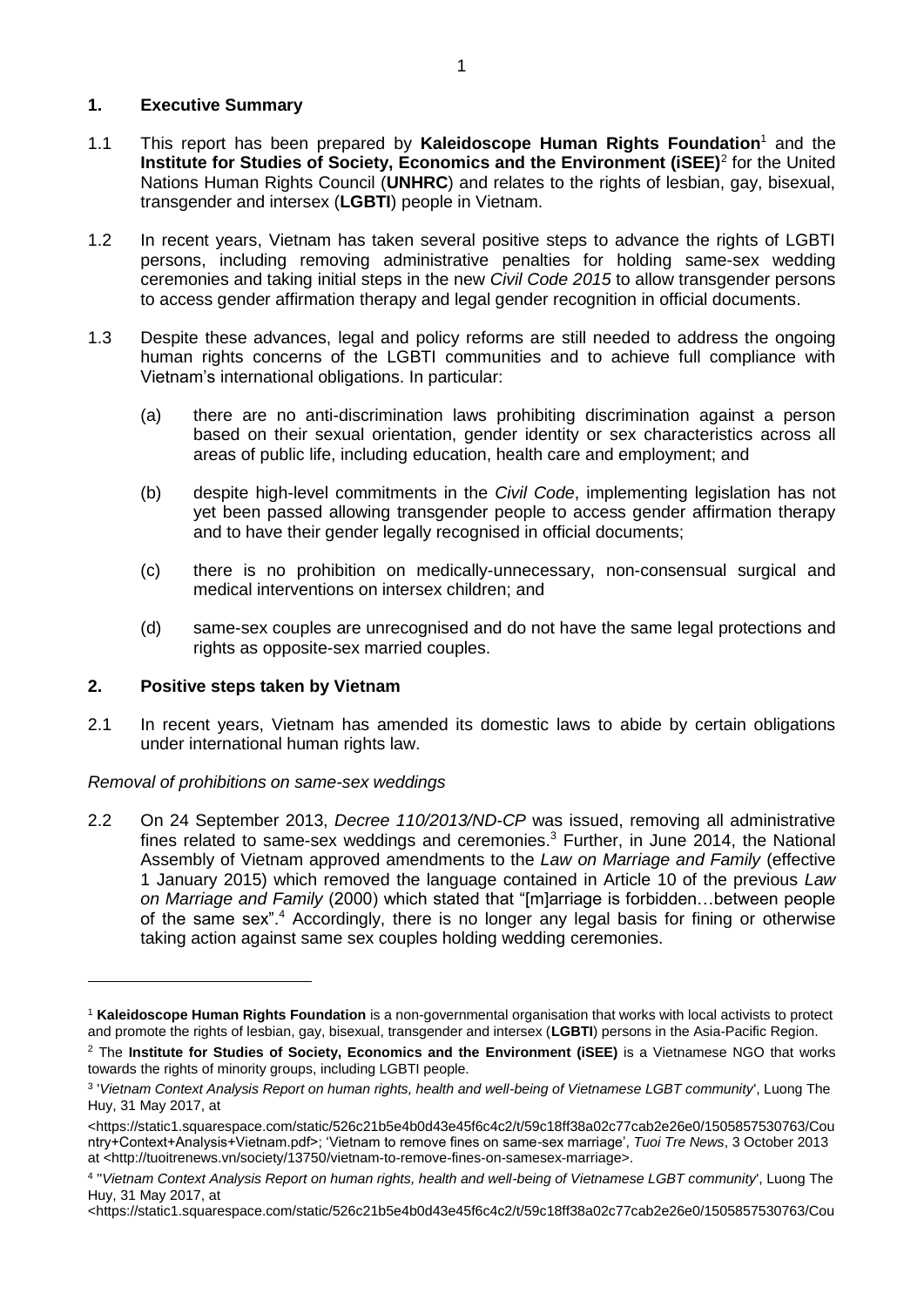#### *Penal Code*

2.3 Prior to 2015, only sex between a man and a woman was recognised for the purposes of laws against sexual assault.<sup>5</sup> As a result, persons engaging in same-sex sexual activities were not protected by laws criminalising rape. However, in 2015 a new *Penal Code* was adopted which extended the crime of rape to any forced sex activities between two people irrespective of their sex.<sup>6</sup> The *2015 Penal Code* took effect in January 2018.<sup>7</sup>

#### *Civil Code*

- 2.4 In November 2015, the National Assembly passed a new *Civil Code*, which was a first step to allowing transgender persons the right to undergo gender affirmation treatment in Vietnam as well as having their gender recognised on identity documents.<sup>8</sup>
- 2.5 Article 37 of the *Civil Code 2015* states:

*"The sex change is performed as regulated by law. Individuals who underwent transition have the rights and obligation to register the change of civil status according to the law on civil status; and have the personal rights consistent with new gender as stipulated by this Code and other relevant laws."* 9

2.6 However, additional laws must be enacted to give effect to the amendments to the *Civil Code*. Despite the *Civil Code 2015* entering into effect in 2017, there have been no laws enacted with respect of gender affirmation treatment and legal gender recognition of transgender people, and therefore this right cannot practically be realised.<sup>10</sup>

*Advocacy and discussion of issues relating to sexual orientation and gender identity*

2.7 NGOs, LGBTI organisations and an increased LGBTI presence on social media have assisted educating the public and advocating for policy and law reform on issues relating to sexual orientation and gender identity. As a result, mainstream media has changed significantly in recent years. For example, online news outlets such as Kenh14, Mot The Gioi, Viet Nam Moi have dedicated an entire section to LGBTI news.<sup>11</sup>

<https://static1.squarespace.com/static/526c21b5e4b0d43e45f6c4c2/t/59c18ff38a02c77cab2e26e0/1505857530763/Cou ntry+Context+Analysis+Vietnam.pdf>; *NA adopts changes to 2015 Penal Code,* Viet Nam News, 22 June 2017 at [<http://vietnamnews.vn/politics-laws/378677/na-adopts-changes-to-2015-penal-code.html>](http://vietnamnews.vn/politics-laws/378677/na-adopts-changes-to-2015-penal-code.html).

-

ntry+Context+Analysis+Vietnam.pdf>; 'Vietnam removes ban on same-sex marriage', *Tuoi Tre News*, 20 June 2014 at <http://tuoitrenews.vn/society/20478/vietnam-removes-ban-on-same-sex-marriage>; *Law on Marriage and Family* (Law 22/2000/QH10 of 9 June 2000)

<sup>&</sup>lt;http://vbqppl.moj.gov.vn/vbpq/en/Lists/Vn%20bn%20php%20lut/View\_Detail.aspx?ItemID=373>.

<sup>5</sup> Hoang Yen, '*Raping a Transgender person, guilty or not guilty?*', Phap Luat TP.HCM, 2010 at

<sup>&</sup>lt;http://phapluattp.vn/20100824122757371p1063c1016/hiep-dam-nguoi-chuyen-doi-gioi-tinh-co-bi-toi.htm>.

<sup>6</sup> *Vietnam Context Analysis Report on human rights, health and well-being of Vietnamese LGBT community*, Luong The Huy, 31 May 2017, at

<sup>7</sup> Ibid.

<sup>8</sup> Commonwealth Department of Foreign Affairs and Trade, *DFAT Country Information Report Vietnam*, 21 June 2017 at <http://dfat.gov.au/about-us/publications/Documents/country-information-report-vietnam.pdf>.

<sup>9</sup> http://isee.org.vn/en/blog/article/10-things-you-need-to-know-about-the-recognization-of-transgender-rights-in-viet-nam

<sup>10</sup> iSEE, *10 things you need to know about the recognization of transgender rights in Viet Nam*, 24 November 2015 at <http://isee.org.vn/en/Blog/Article/10-things-you-need-to-know-about-the-recognization-of-transgender-rights-in-vietnam>.

<sup>11</sup> *Vietnam Context Analysis Report on human rights, health and well-being of Vietnamese LGBT community*, Luong The Huy, 31 May 2017, at

<sup>&</sup>lt;https://static1.squarespace.com/static/526c21b5e4b0d43e45f6c4c2/t/59c18ff38a02c77cab2e26e0/1505857530763/Cou ntry+Context+Analysis+Vietnam.pdf>.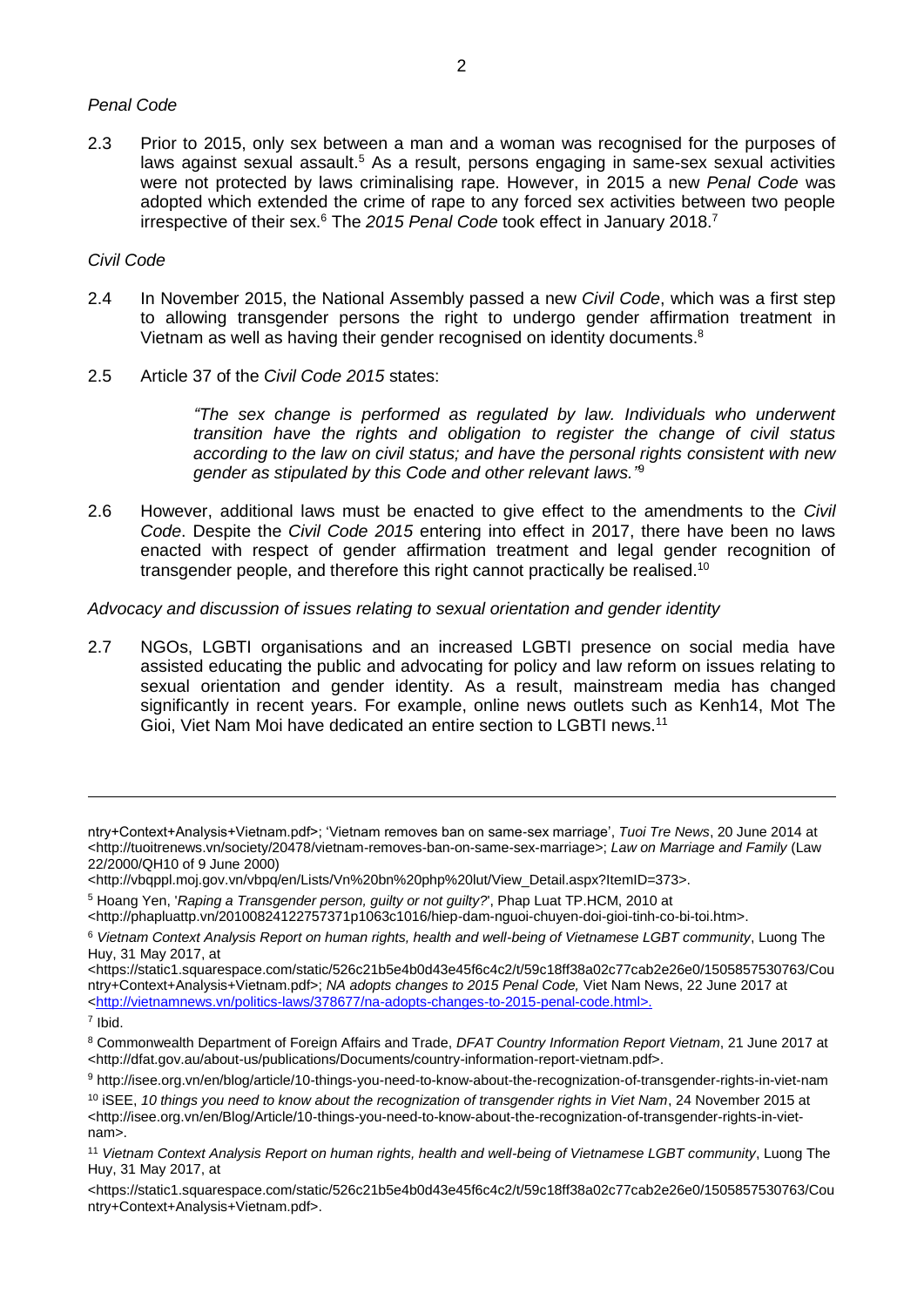2.8 Public events to raise the visibility of LGBTI people have been able to be organized without interference from the Vietnamese Government, including Hanoi Pride. However, these events are held without permits from the Government. The 2017 Hanoi Pride brought together over 1,000 LGBTI community members and allies.<sup>12</sup>

## *UN Human Rights Council*

2.9 In November 2013 Vietnam was elected to the Human Rights Council and in 2016 voted in favour of the resolution "Protection against violence and discrimination based on sexual orientation and gender identity (SOGI)" which appointed a first ever Independent Expert on protection against violence and discrimination based on SOGI.<sup>13</sup>

## **3. Discrimination against LGBTI persons**

#### *Lack of anti-discrimination laws*

-

- 3.1 Discrimination against LGBTI people remains a significant phenomenon in Vietnamese society, particularly in family, employment and education. According to a 2015 study by The Institute for Studies of Society, Economy and Environment, one in three surveyed LGBT people stated that they feel they had been subject to discrimination based on their sexual orientation or gender identity within 12 months preceding the survey, with high frequency. Over 60% of surveyed LGBT people faced verbal abuse within their families, 13-14% faced physical violence and 20% were subjected to forced treatment. 30% of surveyed LGBT people had been denied a job due to their sexual orientation or gender identity.<sup>14</sup>
- 3.2 According to a 2017 study by UNESCO, 71% of LGBT students had been physically abused and 72.2% had been verbally abused at school. <sup>15</sup> According to a 2015 survey by Save the Children and the Institute of Social and Medical Studies, 23% of LGBT students faced harassment or bullying from teachers. Data on intersex people is lacking, largely due to a low level of social visibility.
- 3.3 Despite high levels of discrimination, LGBTI persons in Vietnam have no legal protection against discrimination based on their sexual orientation, gender identity or sex characteristics in any area, including education, health care and employment.
- 3.4 On December 2013, as part of the UN Universal Periodic Review, Chile recommended that Vietnam *"enact an anti-discrimination law guaranteeing equality of all citizens, regardless of sexual orientation and gender identity"*. 16
- 3.5 While Vietnam formally accepted this recommendation in 2014, the government has not yet taken any concrete steps towards enacting anti-discrimination laws.

<sup>12</sup> Viet Nam News, *Largest event for LGBTQ community underway in Hanoi*, Vietnam News Agency, 20 September 2017 at <http://english.vietnamnet.vn/fms/society/186805/largest-event-for-lgbtq-community-underway-in-hanoi.html>.

<sup>13</sup> United Nations Human Rights Council, Protection against violence and discrimination based on sexual orientation and gender identity, 30 June 2016, UN Doc GE.16-12176(E).

<sup>14</sup> Luong The Huy and Pham Quynh Phuong, *Is it because I am LGBT?: Discriminations on Sexual Orientation and Gender Identity in Vietnam*, The Institute for Studies of Society, Economy and Environment, p. 14 <https://static1.squarespace.com/static/526c21b5e4b0d43e45f6c4c2/t/5731c269cf80a12bea56b379/1462878925635/iS EE\_SOGI+Discrimination+in+Viet+Nam.pdf>.

<sup>15</sup> UNESCO, *Reaching Out: Preventing and Addressing SOGIE-related School Violence in Viet Nam*, 2017, p. 30 [<http://unesdoc.unesco.org/images/0024/002469/246928E.pdf>](http://unesdoc.unesco.org/images/0024/002469/246928E.pdf).

<sup>16</sup> Report of the Working Group on the Universal Periodic Review on Viet Nam, A/HRC/26/6, paragraph 143.88 at <http://www.ohchr.org/EN/HRBodies/HRC/RegularSessions/Session26/Documents/A\_HRC\_26\_6\_ENG.DOC>,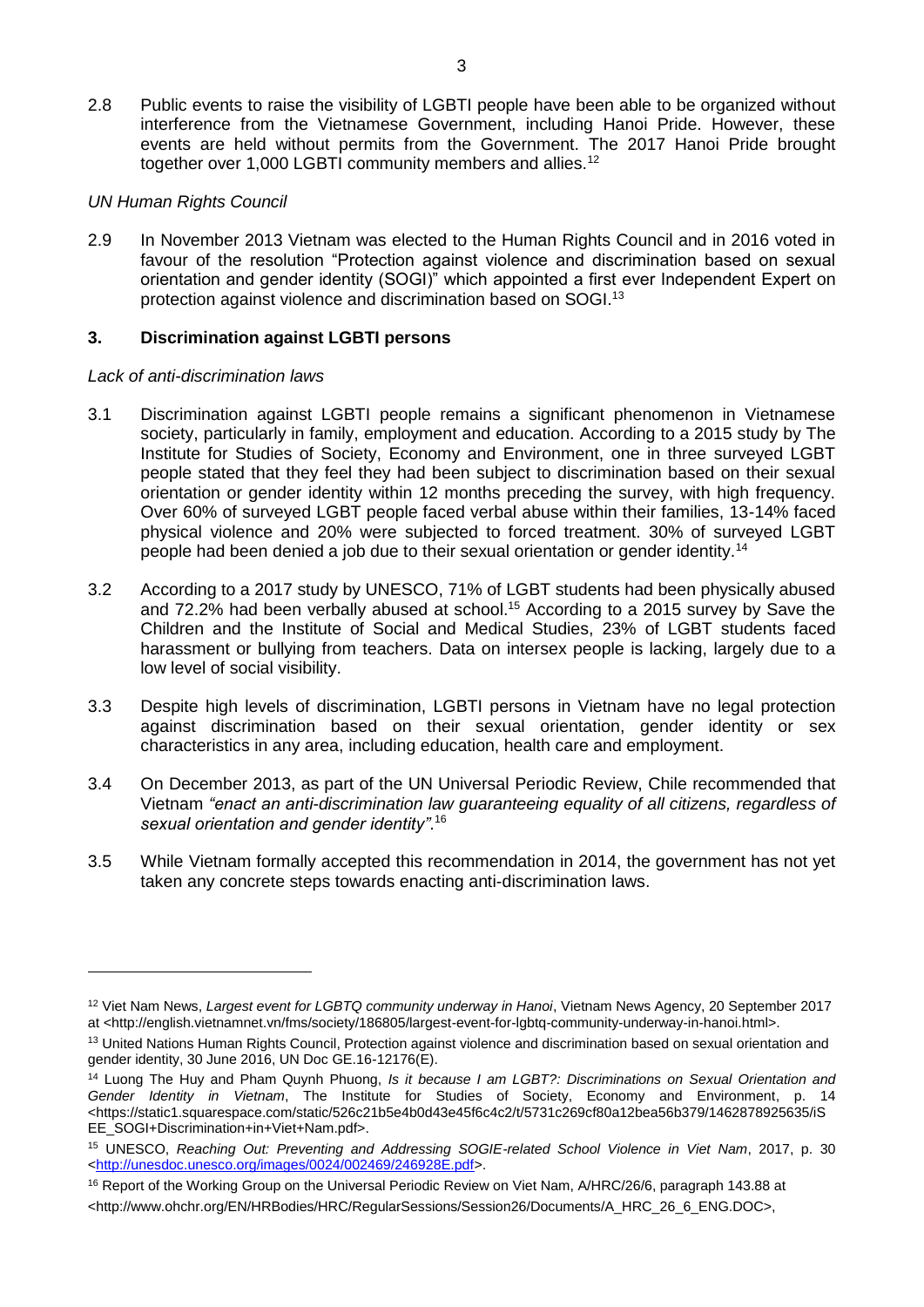# **Recommendations**

Vietnam should enact legislation that prohibits discrimination on the basis of sexual orientation, gender identity and sex characteristics in all areas of public life, including education, health care and employment.

## *Access to gender affirmation therapy and legal gender recognition*

- 3.6 As discussed at paragraphs 2.4 and 2.5, Article 37 of the *Civil Code 2015* provides a legal basis for transgender people to access gender affirmation therapy and have their gender recognised on official documents, although Article 37 provides that such rights are to be *"regulated by law"*.
- 3.7 However, no law has yet been passed to allow for the practical realisation of these rights. Without an implementing law, transgender people continue to be denied access to gender affirmation therapy (requiring them to go abroad, as significant cost), while also resulting in their official documents continuing to not reflect their gender identity (exposing them to significant discrimination, especially in employment).
- 3.8 The government is currently consulting on a law to implement the rights in Article 37 of the *Civil Code*, with a view to submitting a draft law to the National Assembly in 2019.<sup>17</sup> LGBTI rights NGOs are currently working with the Ministry of Justice and other relevant government agencies as part of the law reform process.<sup>18</sup>

## **Recommendations**

Vietnam should:

-

- (a) expedite the passage of legislation that allows transgender people to access gender affirmation therapy and have their gender legally recognised in official documents; and
- (b) ensure that such legislation allows transgender people to have their gender identity reflected in official documents on the basis of self-determination, without requiring "sex reassignment surgery" or other medical procedures as pre-requisites.

#### *Non-consensual surgeries on intersex infants*

3.9 Intersex people are people who are born with physical or biological sex characteristics that do not fit typical notions of male or female bodies. Surgeries and other medical interventions performed on intersex infants and children without their informed consent have been recognised by several UN treaty bodies as a violation of international human rights law, including as a form of cruel, inhuman or degrading treatment. <sup>19</sup> Such medical interventions

<sup>&</sup>lt;sup>17</sup> Tuoi Ret News, "Vietnam to Draft Law Protecting Transgender Rights", 17 October 2017, <https://tuoitrenews.vn/news/society/20171017/vietnam-to-draft-law-protecting-transgender-rights/42081.html> <sup>18</sup> ILGA Trans Legal Mapping Report, November 2017, p. 48,

[https://ilga.org/downloads/ILGA\\_Trans\\_Legal\\_Mapping\\_Report\\_2017\\_ENG.pdf.](https://ilga.org/downloads/ILGA_Trans_Legal_Mapping_Report_2017_ENG.pdf)

<sup>19</sup> As of June 2018, non-consensual surgeries on intersex children have been characterised as a violation of international human rights law 11 times in concluding observations of the Committee on the Rights of the Child, 7 times by the Committee on the Elimination of All Forms of Discrimination Against Women, 6 times by the Committee Against Torture, 6 times against the Committee on the Rights of Persons with Disabilities and 2 times by the Human Rights Committee. See "32 UN Reprimands for Intersex Genital Mutilations – and Counting ...", STOP Intersex Genital Mutilations, 6 June 2018[, http://stop.genitalmutilation.org/post/IAD-2016-Soon-20-UN-Reprimands-for-Intersex-Genital-Mutilations.](http://stop.genitalmutilation.org/post/IAD-2016-Soon-20-UN-Reprimands-for-Intersex-Genital-Mutilations)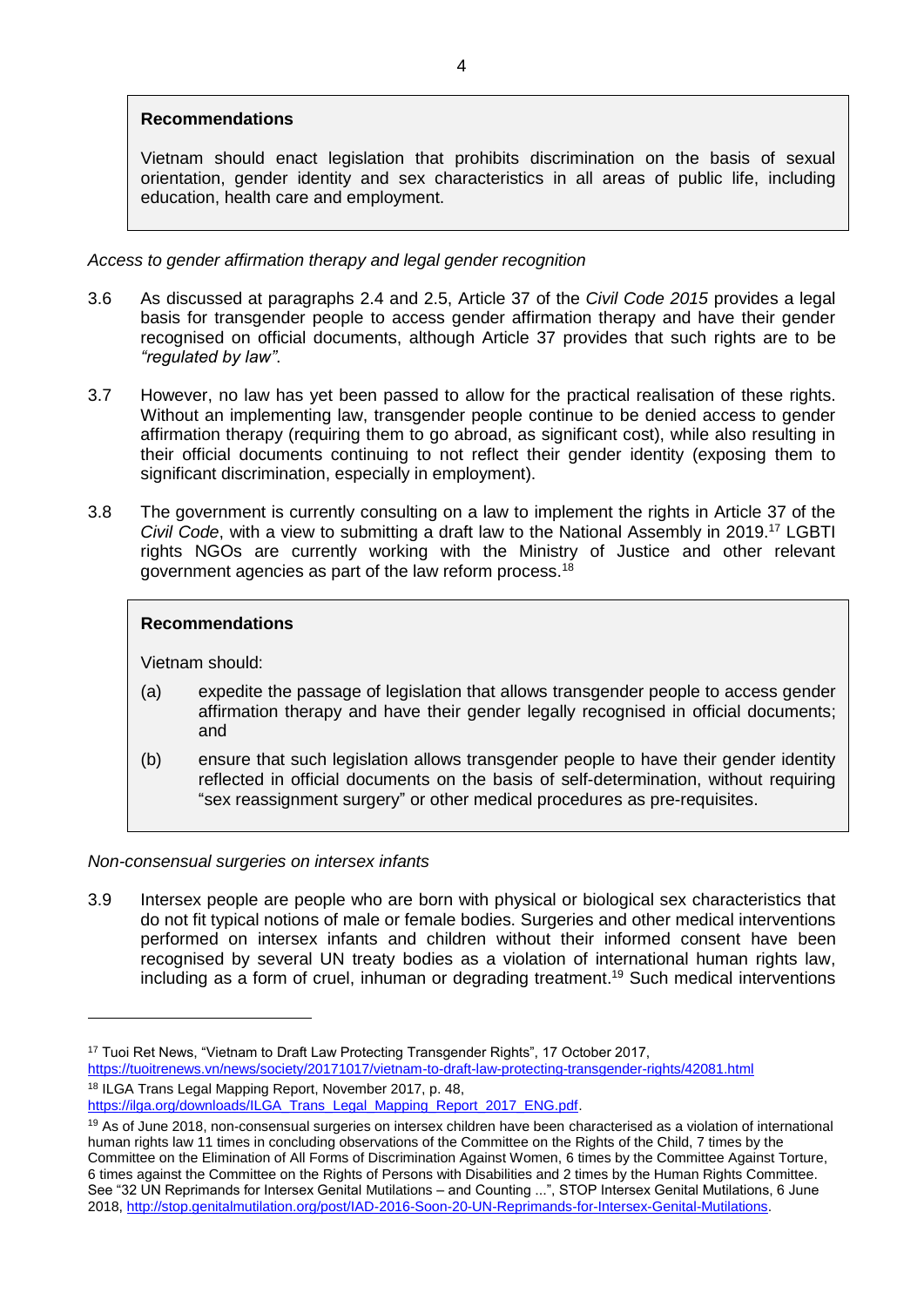can lead to medical problems, such as infertility, and can cause severe, lifelong physical and mental suffering. 20

- 3.10 No specific information is available with respect to the occurrence of non-consensual surgeries on intersex infants in Vietnam. However, Article 36 of the *Civil Code 2015* allows for *"medical intervention to clearly identify the gender"* in cases where *"the gender of [a] person is subject to a congenital defect or has not yet been accurately formed"*. A person who has undergone such medical intervention can then obtain a *"change of civil status"*, updating their gender on official documents.
- 3.11 Article 36 may provide a legal basis for non-consensual medical interventions on intersex infants and children, in violation of their right to bodily autonomy. The reference to *"congenital defects"* is also problematic, as it portrays intersex variations as if they need fixing, rather than as a normal variation of human biology.

#### **Recommendations**

Vietnam should take effective steps to prohibit medically-unnecessary surgical and medical interventions on intersex children until they reach an age at which they can provide informed consent.

#### *Recognition of same-sex couples*

-

- 3.12 Despite the 2002 decision in *Joslin v New Zealand*,<sup>21</sup> in which the denial of two same-sex couples in New Zealand of the right to marry was not held to be a violation of the ICCPR, there is growing support in the international community that international human rights law can and should be interpreted to include a right for same-sex couples to marry.<sup>22</sup>
- 3.13 Notwithstanding the removal of administrative penalties for same-sex wedding ceremonies (see paragraph 2.2), the Government does not formally recognise same-sex marriages, meaning that same-sex couples are not afforded the legal protections enjoyed by heterosexual married couples.
- 3.14 Article 8.1.2 of the *Law on Marriage and Family 2015* continues to explicitly state that "the State does not recognize marriage between people of the same sex".<sup>23</sup> This also applies to same-sex marriages which are conducted in other countries.
- 3.15 The absence of recognition of same-sex marriage or any other form of relationship recognition denies same-sex couples the legal protections that heterosexual couples enjoy, including inheritance rights and adoption.

<sup>&</sup>lt;sup>20</sup> Senate of Australia, Community Affairs Reference Committee, "Second Report: Involuntary or Coerced Sterilisation of Intersex People in Australia", October 2013, p. 62, citing evidence given by Morgan Carpenter, then Secretary of Organisation Intersex International Australia.

<sup>21</sup> Human Rights Committee, *Views: Communication No 902/1999*, 75th sess, UN Doc CCPR/C/75/D/902/1999 (17 July 2002).

<sup>22</sup> Paula Gerber, Kristine Tay and Adiva Sifris, 'Marriage: A Human Right for All?', (2014) 36 *Sydney Law Review* 643.

<sup>23</sup> Institute for Studies of Society, Economy and Environment (iSEE), *Explanatory information on "Unbanning same-sex marriages" from January 1st 2015*', 27 December 2014 at <http://isee.org.vn/en/Blog/Article/explanatory-informationonunbanning-same-sex-marriages-from-january-1st-2015>.